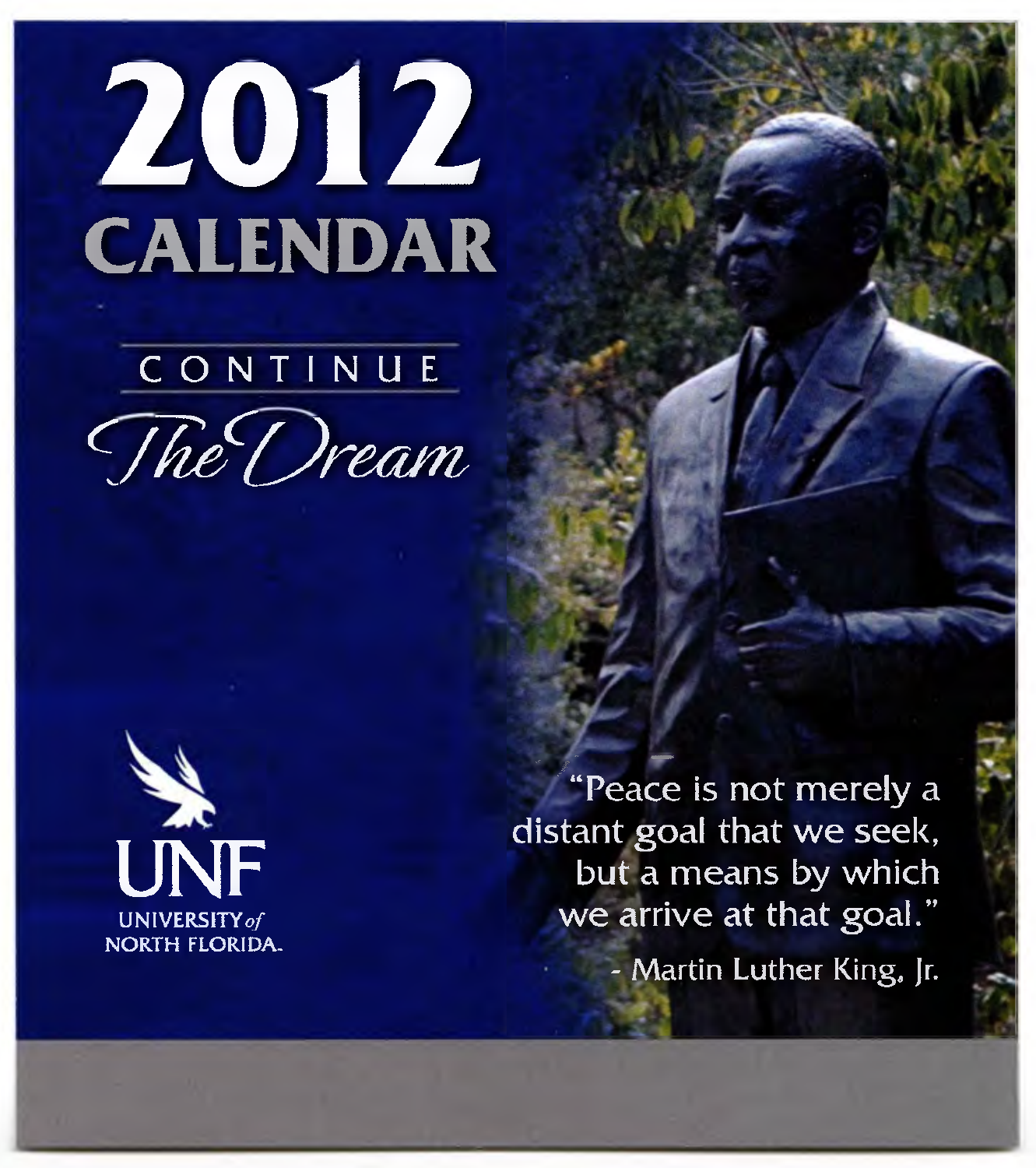

**JANUARY** 2012

| SMTWTFS                     |  |  |  |
|-----------------------------|--|--|--|
| $1 \t2 \t3 \t4 \t5 \t6 \t7$ |  |  |  |
| 8 9 10 11 12 13 14          |  |  |  |
| 15 16 17 18 19 20 21        |  |  |  |
| 22 23 24 25 26 27 28        |  |  |  |
| 29 30 31                    |  |  |  |



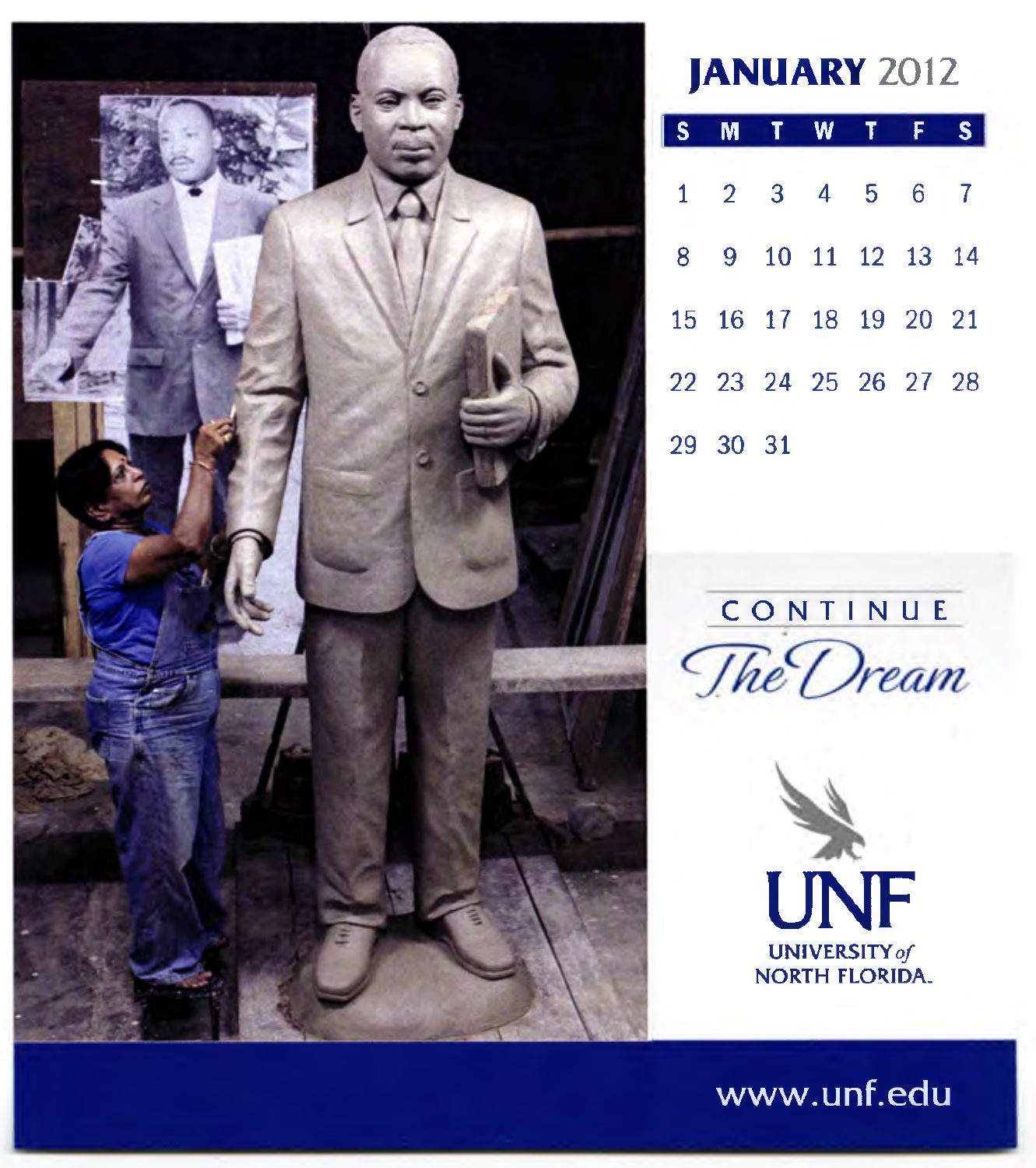

#### **FEBRUARY** 2012

|             | S M T W T F S        |                             |  |
|-------------|----------------------|-----------------------------|--|
|             |                      | $1 \quad 2 \quad 3 \quad 4$ |  |
|             | 5 6 7 8 9 10 11      |                             |  |
|             | 12 13 14 15 16 17 18 |                             |  |
|             | 19 20 21 22 23 24 25 |                             |  |
| 26 27 28 29 |                      |                             |  |

## CONTINUE The Dream

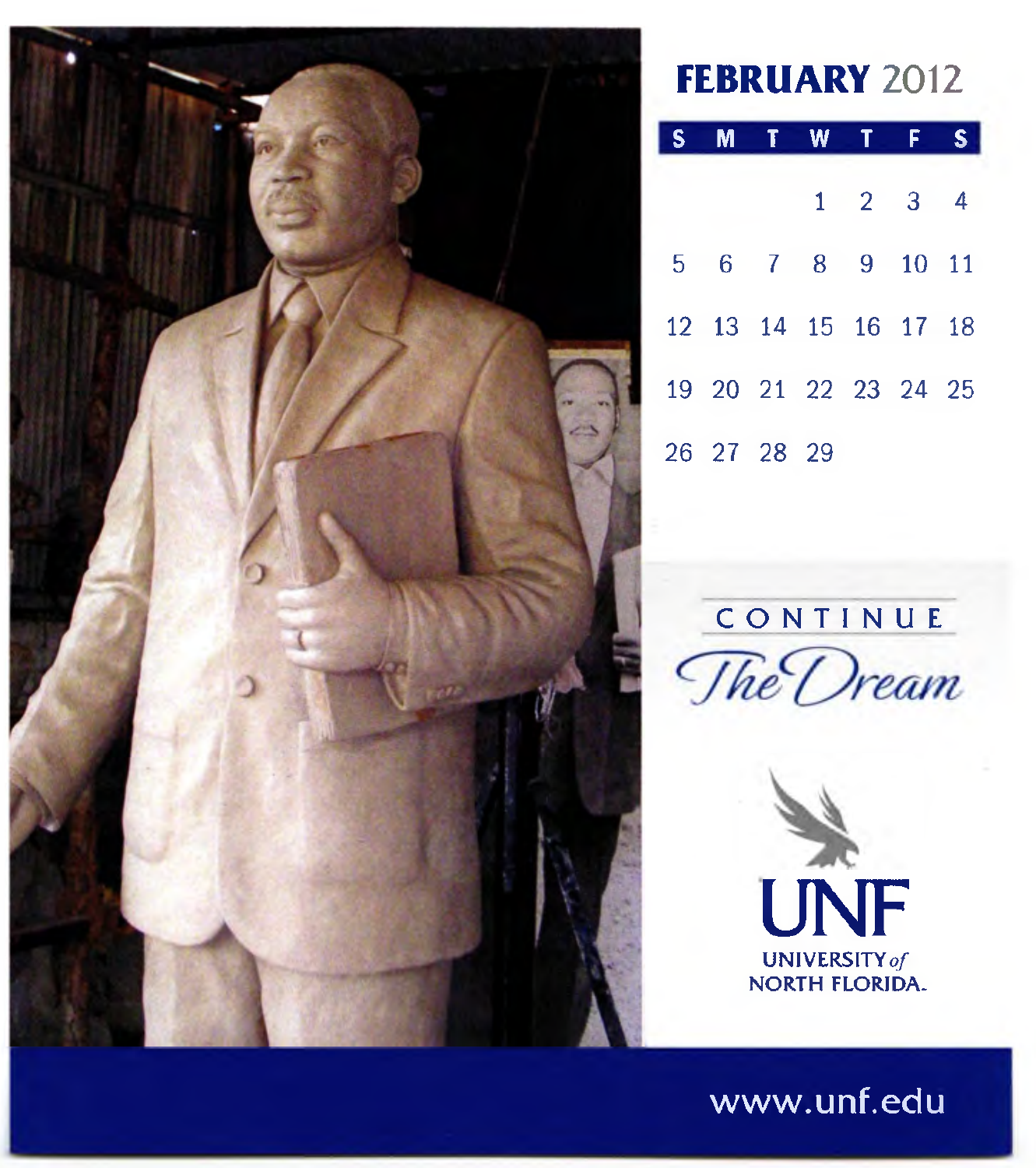



|  |                      | <b>MTWTF</b> |  |                     |  |
|--|----------------------|--------------|--|---------------------|--|
|  |                      |              |  | $1 \quad 2 \quad 3$ |  |
|  | 4 5 6 7 8 9 10       |              |  |                     |  |
|  | 11 12 13 14 15 16 17 |              |  |                     |  |
|  | 18 19 20 21 22 23 24 |              |  |                     |  |
|  | 25 26 27 28 29 30 31 |              |  |                     |  |



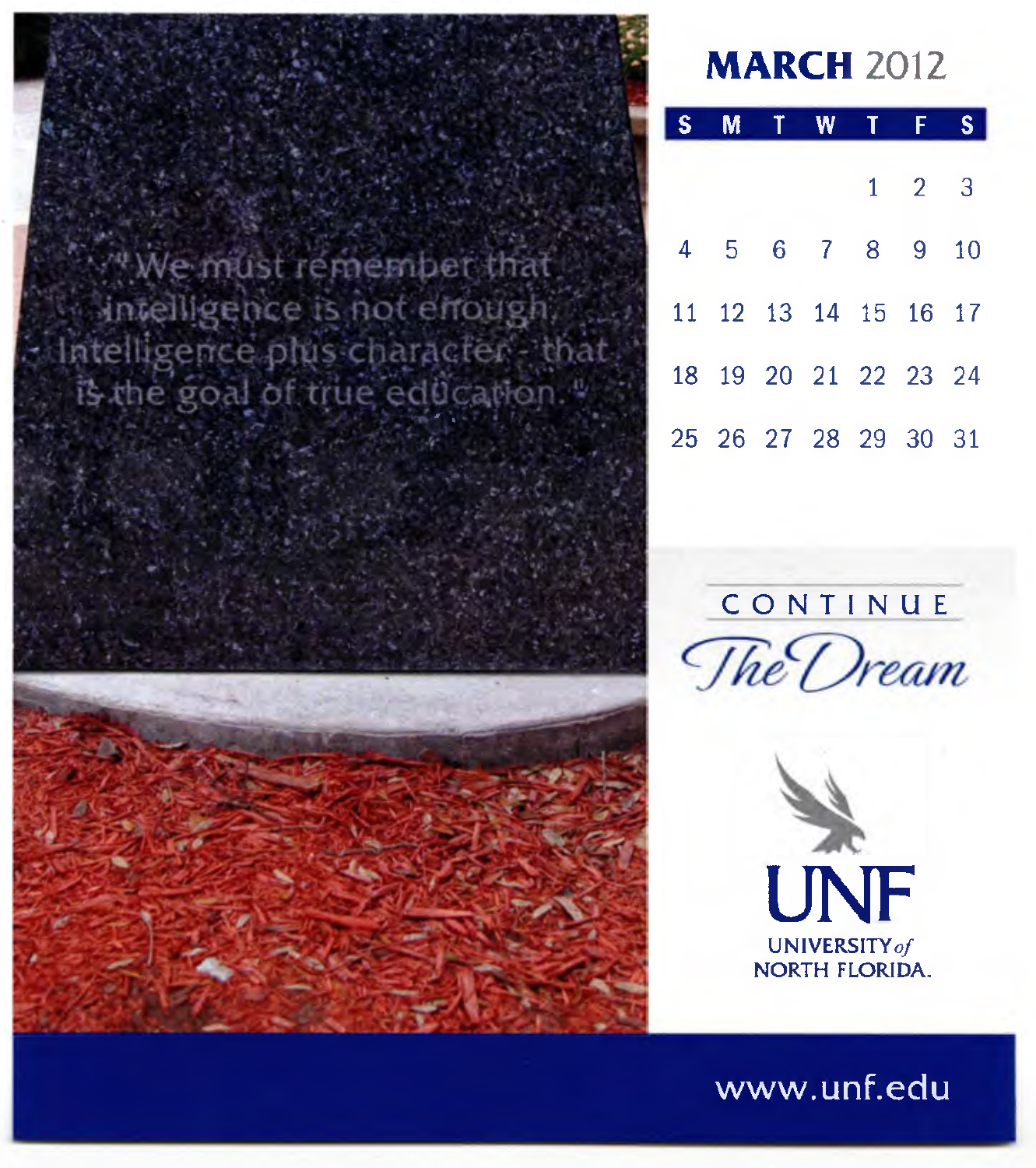

#### **APRIL** 2012

|       | S M T W T F S               |  |  |
|-------|-----------------------------|--|--|
|       | $1 \t2 \t3 \t4 \t5 \t6 \t7$ |  |  |
|       | 8 9 10 11 12 13 14          |  |  |
|       | 15 16 17 18 19 20 21        |  |  |
|       | 22 23 24 25 26 27 28        |  |  |
| 29 30 |                             |  |  |

## CONTINUE *The Dream*

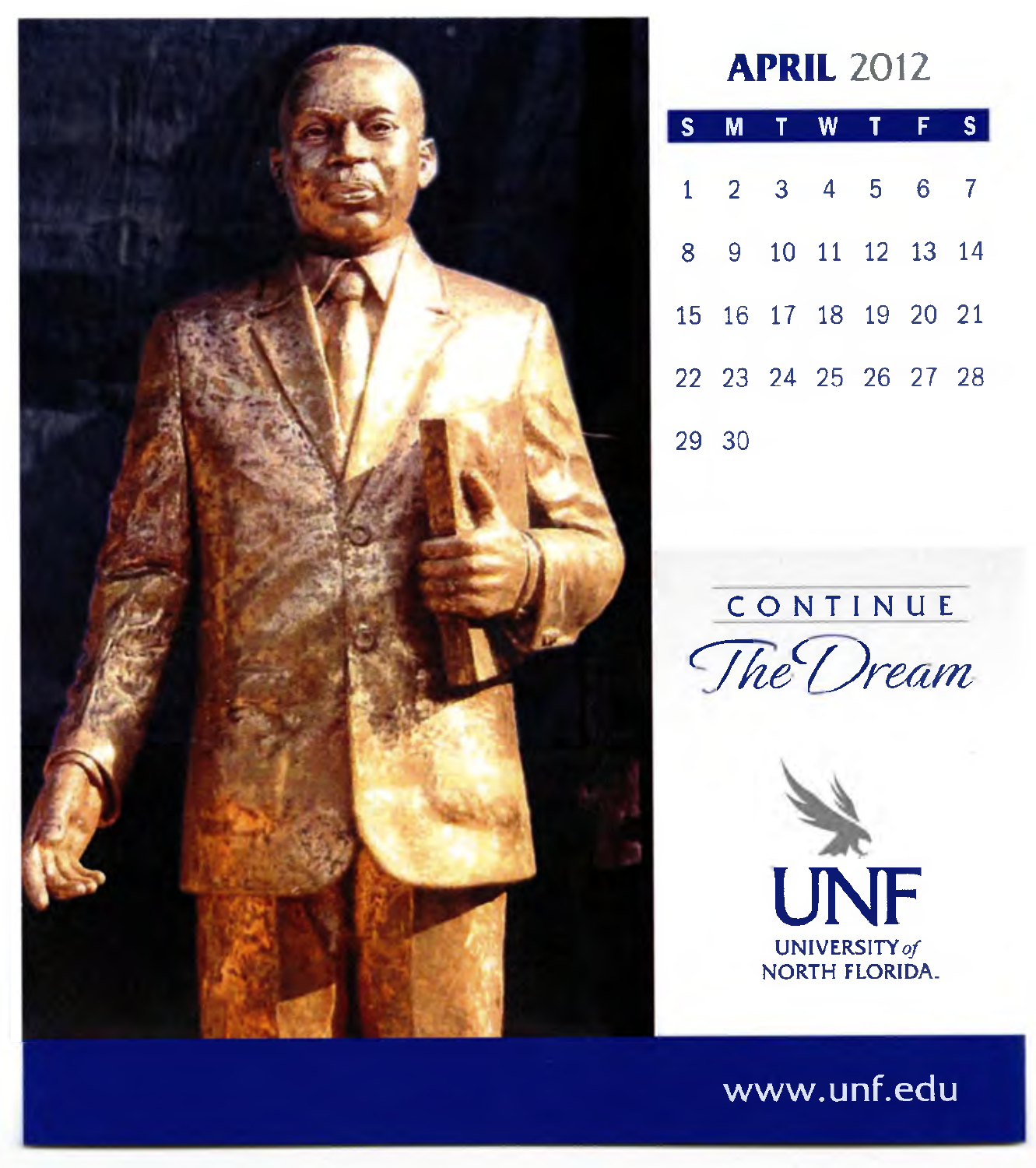

#### **MAY** 2012

|  |  | S M T W T F          |  |  |
|--|--|----------------------|--|--|
|  |  | $1 \t2 \t3 \t4 \t5$  |  |  |
|  |  | 6 7 8 9 10 11 12     |  |  |
|  |  | 13 14 15 16 17 18 19 |  |  |
|  |  | 20 21 22 23 24 25 26 |  |  |
|  |  | 27 28 29 30 31       |  |  |



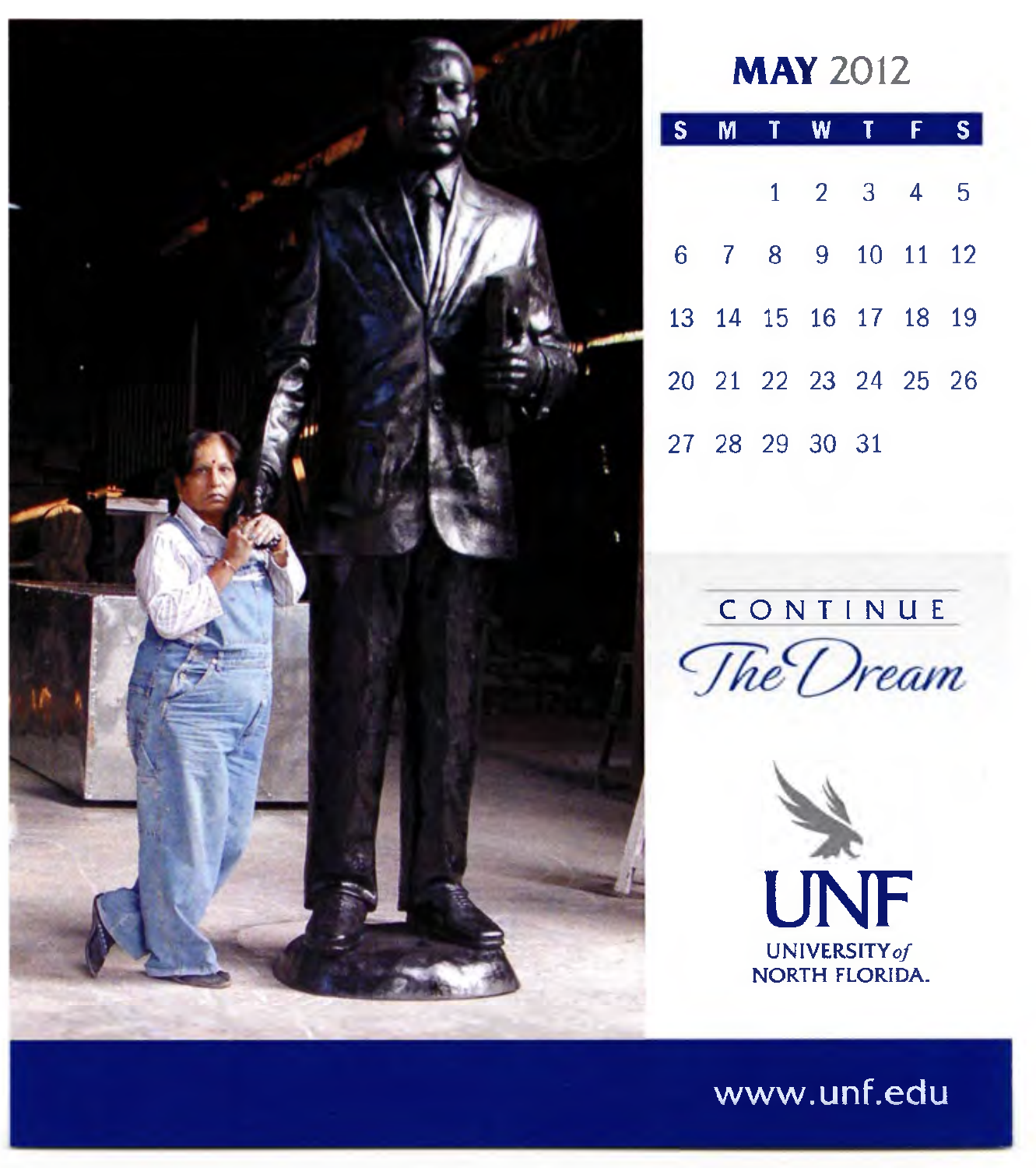" Nonviolence is a powerful<br>`and just weapon: Indeed it is a weapon unique in history; which cuts without wounding  $\cdot$  and ennobles the man  $\cdots$  who wields it."



|  |                      | M T W | $\mathbf{T}$ | F. |            |
|--|----------------------|-------|--------------|----|------------|
|  |                      |       |              |    | $1\quad 2$ |
|  | 3 4 5 6 7 8 9        |       |              |    |            |
|  | 10 11 12 13 14 15 16 |       |              |    |            |
|  | 17 18 19 20 21 22 23 |       |              |    |            |
|  | 24 25 26 27 28 29 30 |       |              |    |            |



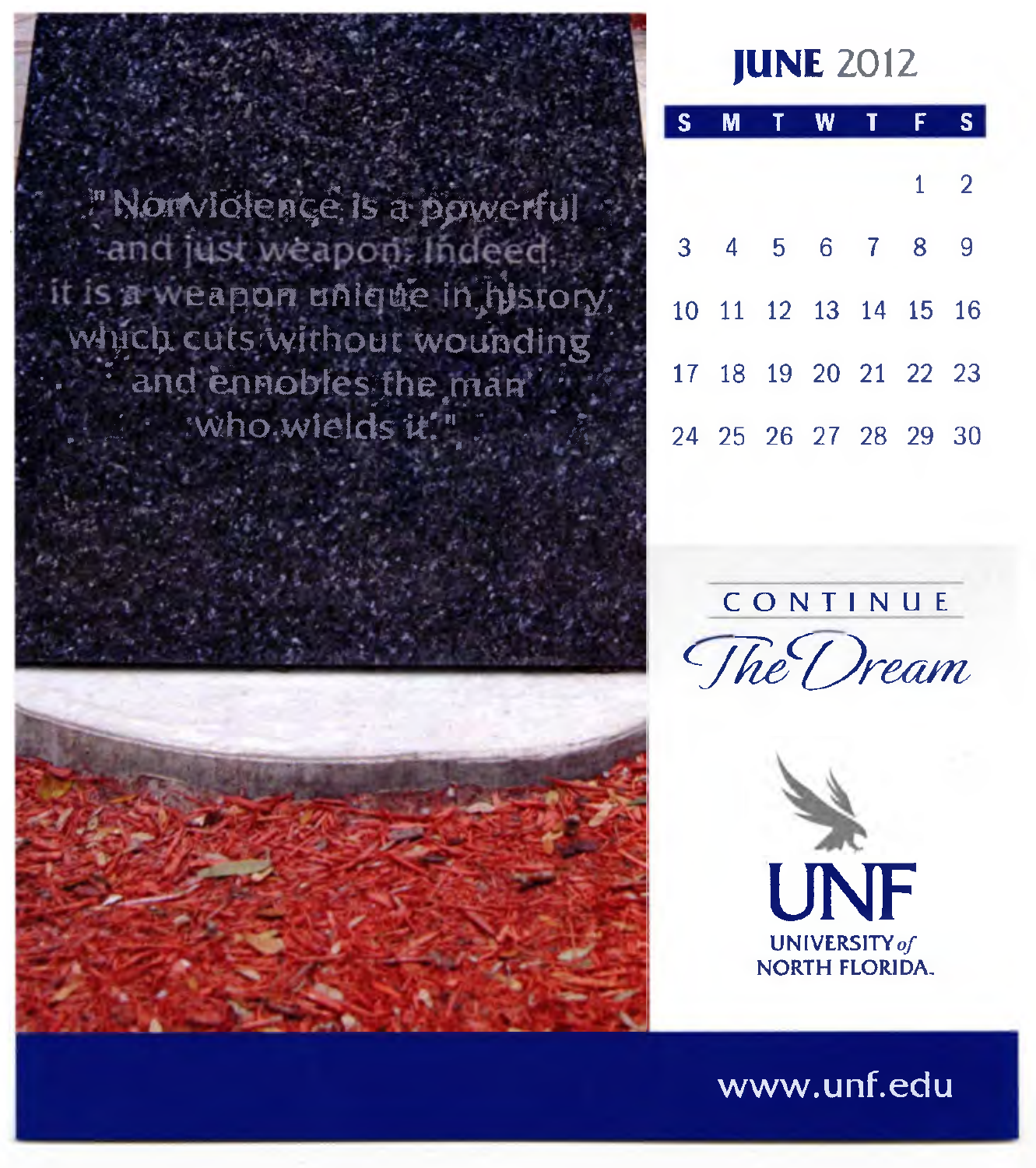

#### **JULY** 2012

|  |          | S M T W T F S               |  |  |
|--|----------|-----------------------------|--|--|
|  |          | $1 \t2 \t3 \t4 \t5 \t6 \t7$ |  |  |
|  |          | 8 9 10 11 12 13 14          |  |  |
|  |          | 15 16 17 18 19 20 21        |  |  |
|  |          | 22 23 24 25 26 27 28        |  |  |
|  | 29 30 31 |                             |  |  |

CONTINUE<br>The Dream

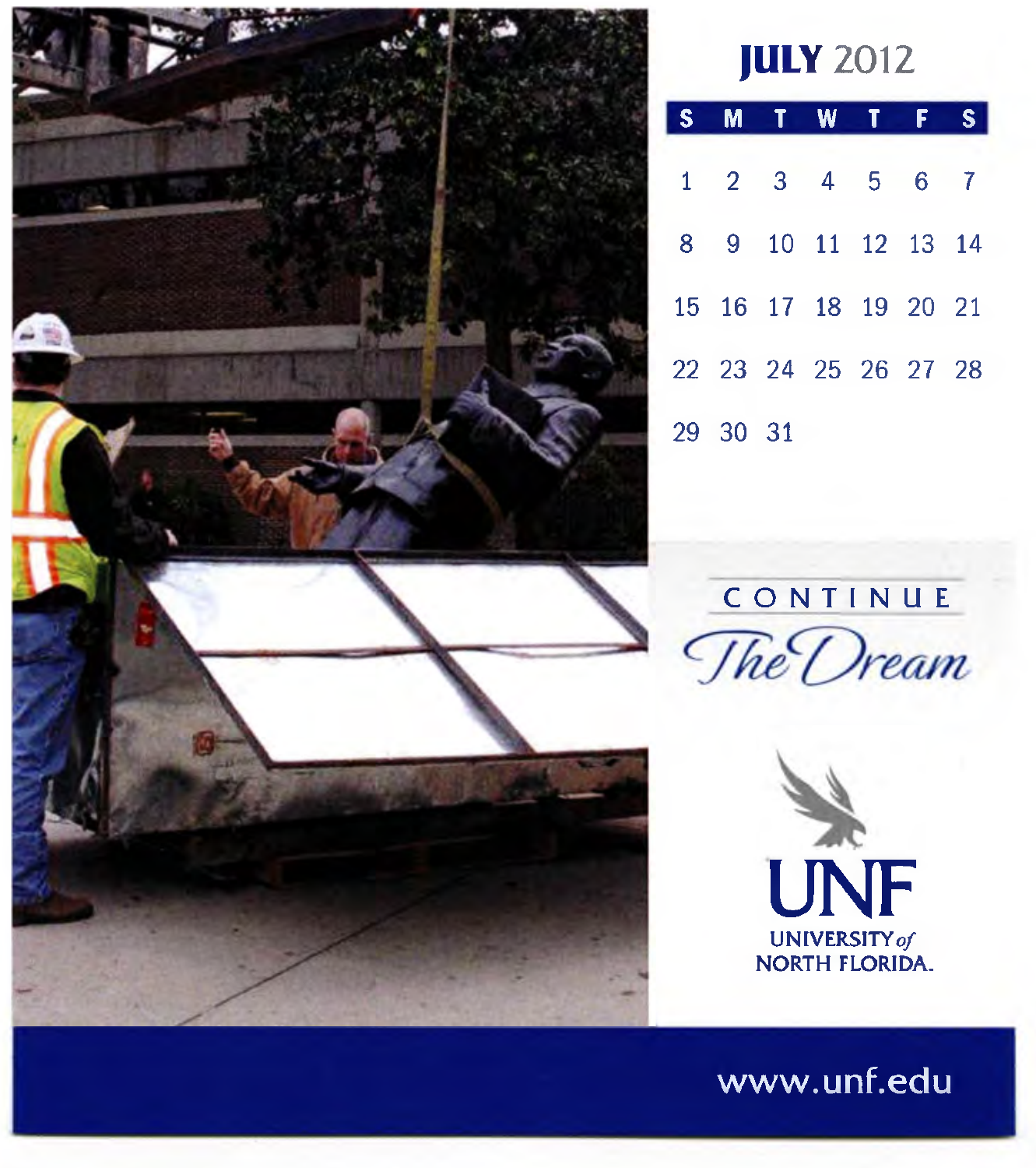

#### **AUGUST** 2012

|  |  | S M T W T F S               |  |
|--|--|-----------------------------|--|
|  |  | $1 \quad 2 \quad 3 \quad 4$ |  |
|  |  | 5 6 7 8 9 10 11             |  |
|  |  | 12 13 14 15 16 17 18        |  |
|  |  | 19 20 21 22 23 24 25        |  |
|  |  | 26 27 28 29 30 31           |  |

# CONTINUE<br>The Dream

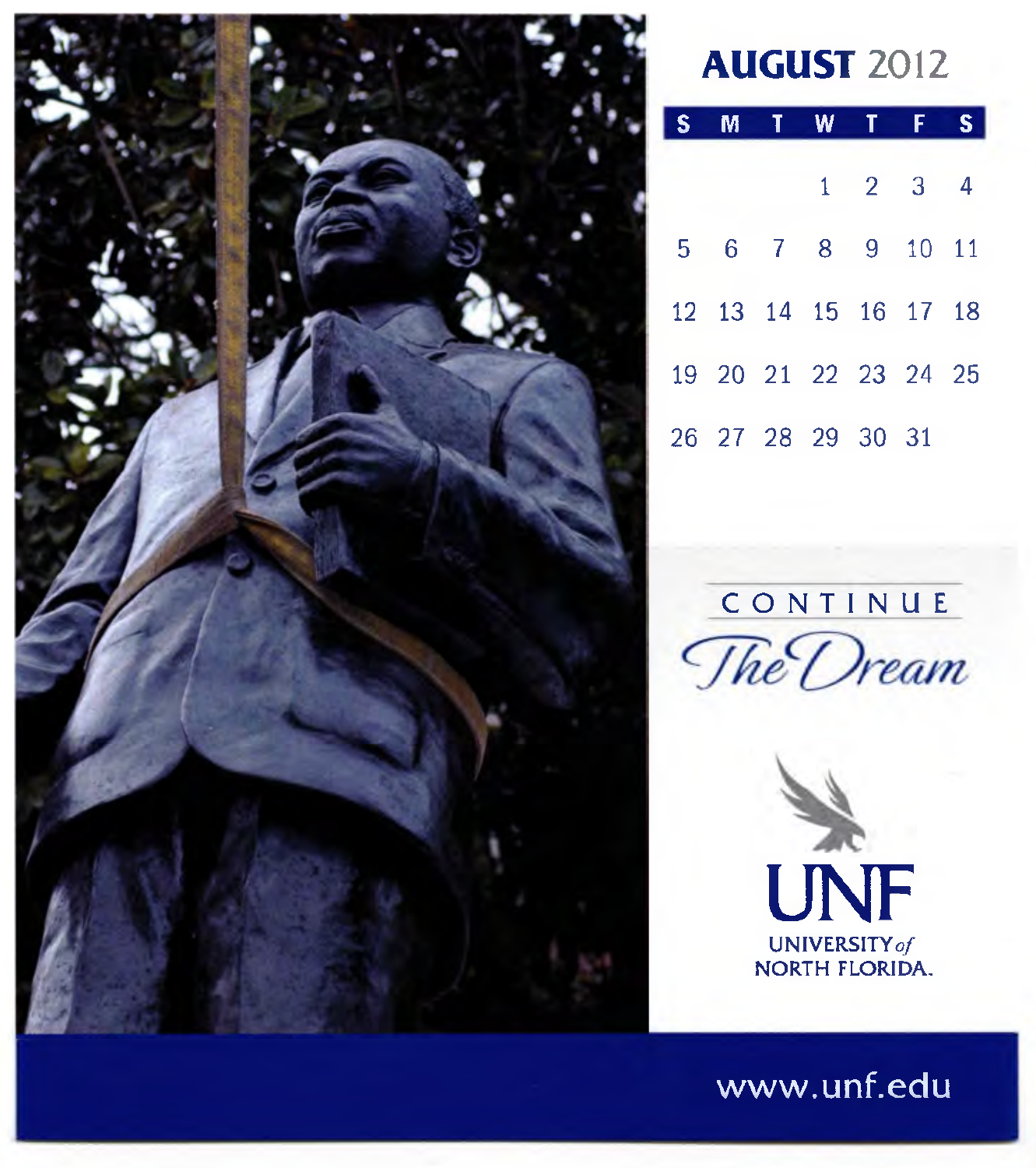

#### **SEPTEMBER** 2012

|    | S M T W T F          |  |  |              |
|----|----------------------|--|--|--------------|
|    |                      |  |  | $\mathbf{1}$ |
|    | 2 3 4 5 6 7 8        |  |  |              |
|    | 9 10 11 12 13 14 15  |  |  |              |
|    | 16 17 18 19 20 21 22 |  |  |              |
|    | 23 24 25 26 27 28 29 |  |  |              |
| 30 |                      |  |  |              |



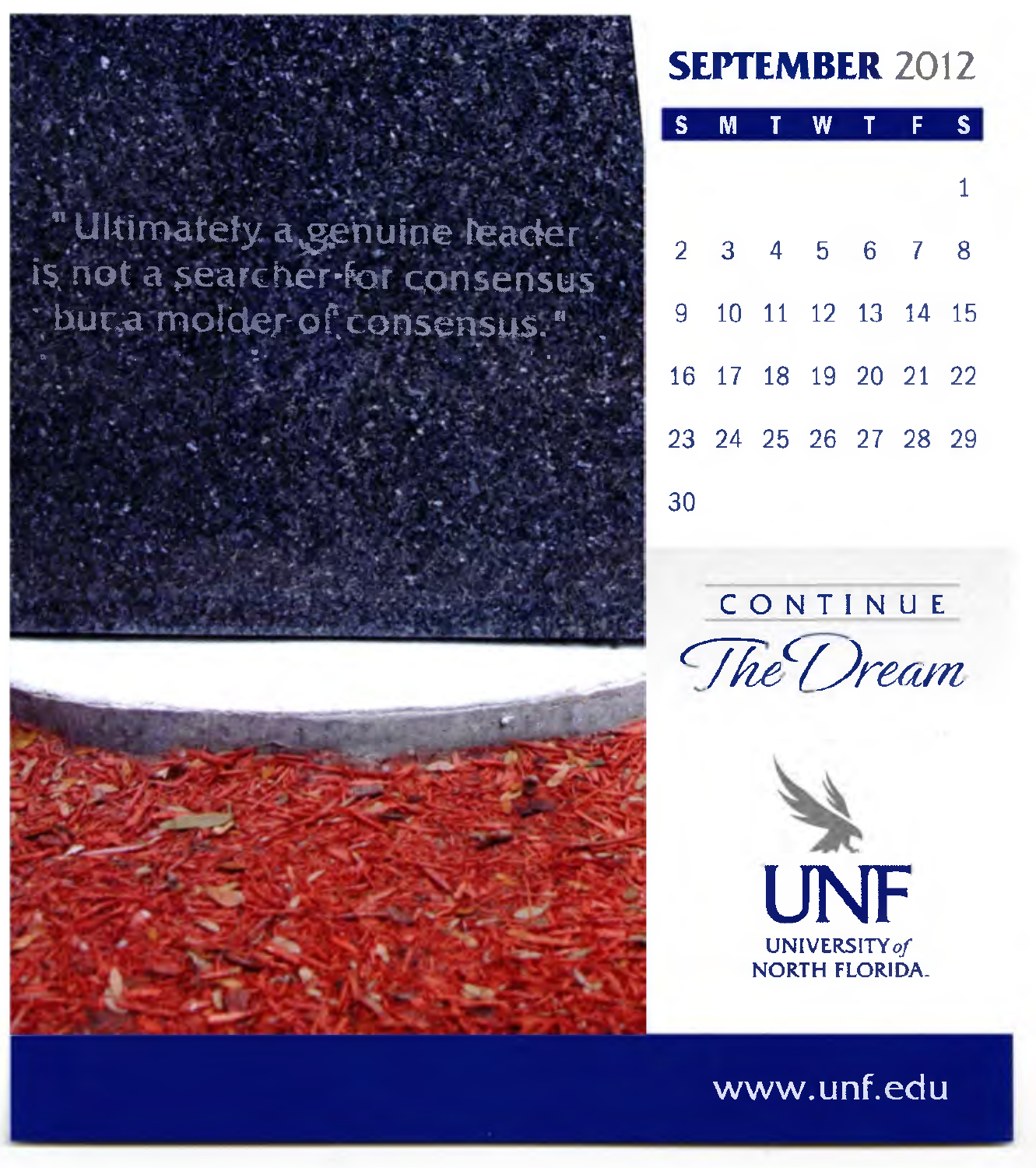

#### **OCTOBER** 2012

|  |             | <b>MTWT</b>                |  |
|--|-------------|----------------------------|--|
|  |             | $1 \t2 \t3 \t4 \t5 \t6$    |  |
|  |             | 7 8 9 10 11 12 13          |  |
|  |             | 14  15  16  17  18  19  20 |  |
|  |             | 21 22 23 24 25 26 27       |  |
|  | 28 29 30 31 |                            |  |

### CONTINU <sup>E</sup> *The Dream*

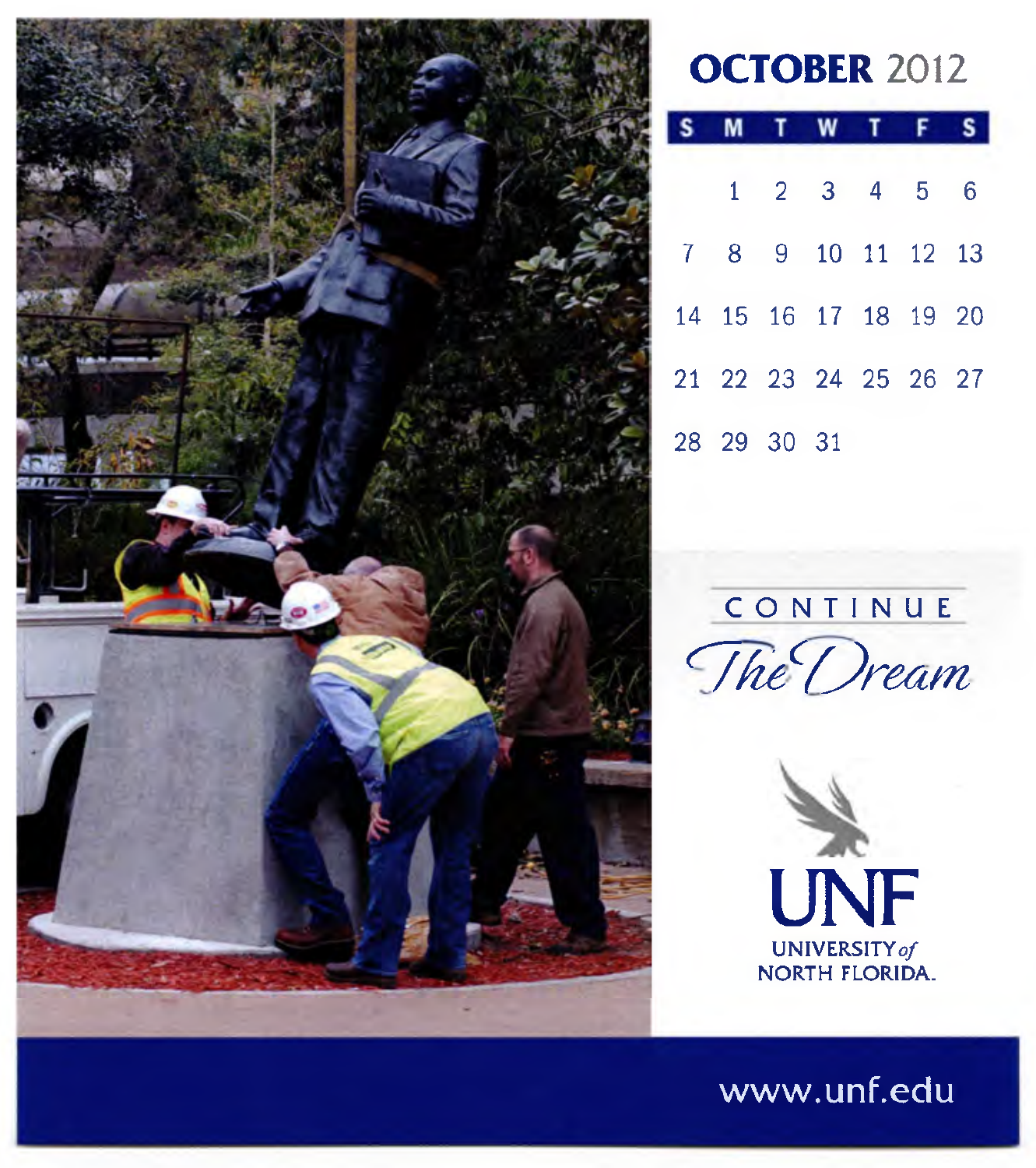

#### **NOVEMBER** 2012

|  | S M T W T F S        |  |                     |  |
|--|----------------------|--|---------------------|--|
|  |                      |  | $1 \quad 2 \quad 3$ |  |
|  | 4 5 6 7 8 9 10       |  |                     |  |
|  | 11 12 13 14 15 16 17 |  |                     |  |
|  | 18 19 20 21 22 23 24 |  |                     |  |
|  | 25 26 27 28 29 30    |  |                     |  |

#### **CONTINUE**



UNF UNIVERSITY*of* NORTH FLORIDA.